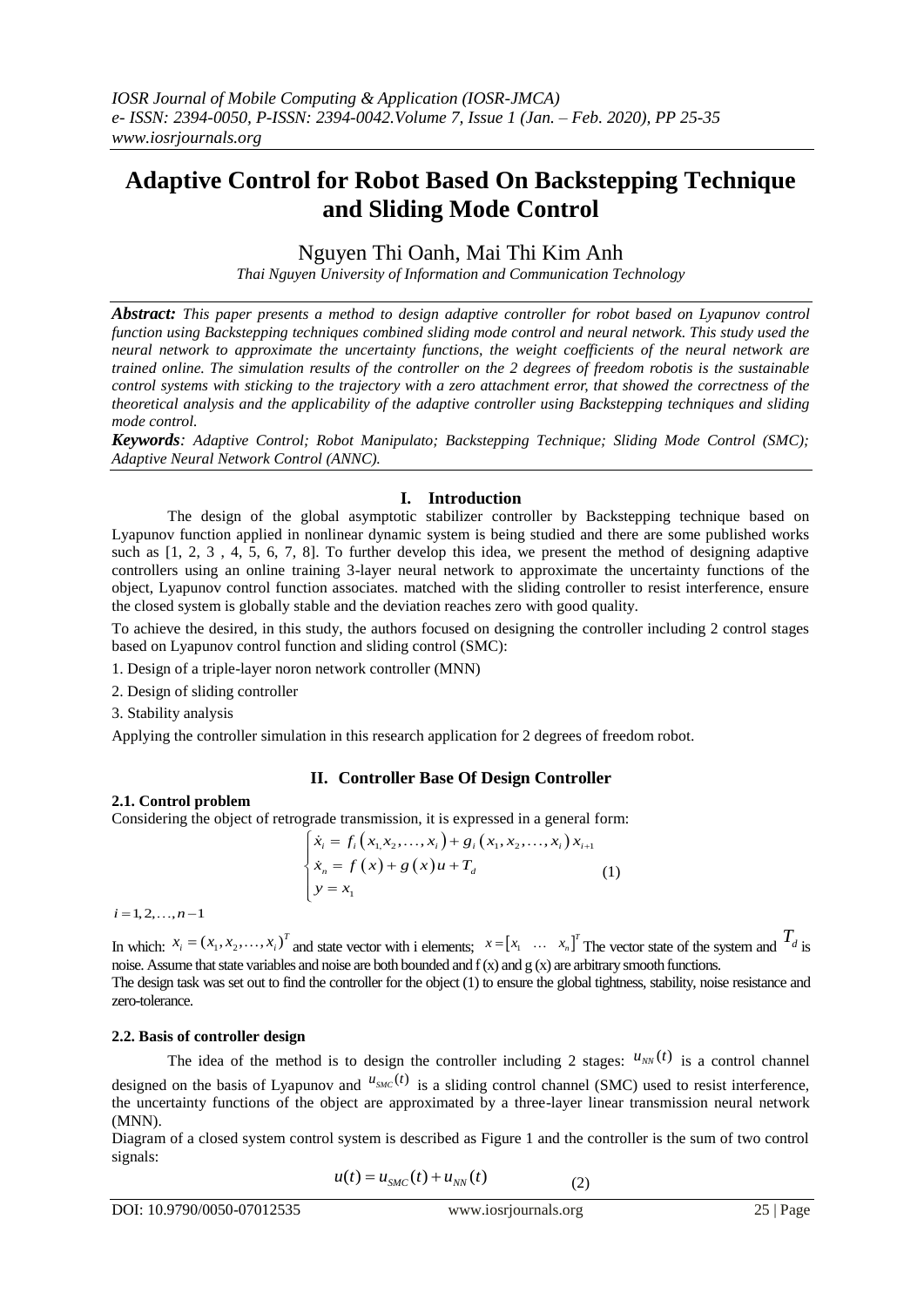

**Figure 1. Controller structure diagram**

# **2.2.1. Noron network controller design direct three-layer transmission**

Considering the nonlinear object with the inverse propagation structure (1) ignoring the effects of noise we have:  $x_i = f_i(x_1, x_2, ..., x_i) + g_i(x_1, x_2, ..., x_i)x_i$ *x<sub>i</sub>* =  $f_i(x_1, x_2, ..., x_i) + g_i(x_1, x_2, ..., x_i)x_i$  $\begin{aligned} \n\therefore \\
f_i(x_1, x_2, \ldots, x_i) + g_i(x_1, x_2, \ldots, x_i) x_i. \n\end{aligned}$ 

\n- **2.2.1. Noron network controller design direct three-layer transmission** Considering the nonlinear object with the inverse propagation structure have:
\n- \n
$$
\begin{cases}\n\dot{x}_i = f_i(x_1, x_2, \ldots, x_i) + g_i(x_1, x_2, \ldots, x_i)x_{i+1} \\
\dot{x}_n = f_n(x) + g_n(x)u\n\end{cases}
$$
\n
\n- (3)  $y = x_1$ \n
\n- **approximating the function by artificial neural network**
\n- **Hypothesis 1:**\n $g_i(x_i)$  is a smooth function that defines a known satisfy:\n  $g_i(x_i) \geq |g_i(x_i)| \geq g_{i0}$ \n  $v_i$ \n with  $j = 1, 2, \ldots, n+1$ \n with  $j = 1, 2, \ldots, n+1$ \n with  $x_i \in \Omega$ \n
\n

# **a) Approximating the function by artificial neural network**

**Hypothesis 1:** is a smooth function that defines a known property and a constant  $g_{i0} > 0$ satisfy:  $\mathbf{g}_i(x_i) \geq |g_i(x_i)| \geq g_{i0}$  với  $\forall x_i \in \mathbb{R}^i$ . The condition *<sup>i</sup> x R* . The conditions to ensure that the (3) controllable system is  $g_i(x_i) \neq 0$ 

**Hypothesis 2:** the desired state vector  $x_{dj}$  with  $j = 1, 2, ..., n+1$  is continuous and known in advance.  $X_{dj} \in \Omega_{dj}$  and  $\Omega_{dj}$  is the compact file.

Use 3-layer MNN to approximate the uncertainty function h (z):  $h(z)$ :  $R^m \to R$ .

$$
g_{nn}(z) = W^T S(V^T \mathbf{Z})
$$
\n(4)

With  $\mathbf{Z} = (Z^T, 1)^T$ : input vector

 $W = (w_1, w_2,... w_l)^T \in R^l$  and  $V = (v_1, v_2,... v_l)^T \in R^{(m+1)l}$  is the weight matrix from grade 2 to grade out and from grade in to layer 2 of MNN. The number of neurons in a class is always satisfied  $l > 1$ . The output

signal vector of layer 1 is as follows:  
\n
$$
S(V^T\mathbf{Z}) = (s(v_1^T\mathbf{Z}), s(v_2^T\mathbf{Z}), ..., s(v_{l-1}^T,\mathbf{Z}), 1)^T \text{ with } S(z_a) = \frac{1}{1 + e^{-\gamma z_a}}; \text{ constant } \gamma > 0
$$

According to [7], MNN (4) satisfies the Stone-Weierstrass condition and can approximate any continuous function on a compact set with optional precision.

Approximate function:  $h(Z) = W^{\gamma T} S(V^{\gamma T} Z) + \mu$  (5)

with:  $\forall Z \in \Omega_z \subset \mathbb{R}^m$ ;  $\mu$  is the approximation error of NN and  $\Omega_z$  is a compact file.

**Hypothesis 3:** For smooth functions h (Z) and approximations (4), there always exist ideal weights  $W, V$  de ntinuous<br>
W<sup>\*</sup>, V<sup>\*</sup> de de let Call  $\mu \le \mu$  với  $\mu > 0$ ;  $\forall Z \in \Omega_Z$ . That means the approximation error is always less than or equal to constant  $\mu$ Essentially *W*\* and *V*\* is unknown, these weights need to be estimated when designing the controller. Call signal vector of layer 1 is as follows:<br> *S*(*V<sup>T</sup>Z*) = (*s*(*v*<sub>I</sub><sup>T</sup>Z), *s*(*v*<sub><sub>I</sub><sup>T</sup>Z</sub>),..., *s*(*v*<sub>I<sup>T</sup><sub>-1</sub></sub>, **Z**),1)<sup>*T*</sup> with *S*(*z<sub>a</sub>*) =  $\frac{1}{1 + e^{-\gamma z_a}}$ <br>
According to [7], MNN (4) satisfies the Stone-Weiers  $\hat{W}, \hat{V}$  are the estimated weights of  $W^*$  and  $V^*$  then the weight estimation error is determined as follows:

$$
\tilde{W}=\hat{W}-W^{*}\;;\;\tilde{V}=\hat{V}-V^{*}
$$

**Lemma 1: The estimated MNN (4) can be expressed as follows:<br>** $\hat{W}^T S(\hat{V}^T \mathbf{Z}) - W^{*T} S(V^{*T} \mathbf{Z})$ 

$$
\hat{W}^T S(\hat{V}^T \mathbf{Z}) - W^{*T} S(V^{*T} \mathbf{Z})
$$
\n
$$
= \tilde{W}^T (\hat{S} - \hat{S} \hat{V}^T \mathbf{Z}) + \hat{W}^T \hat{S} \tilde{V}^T \mathbf{Z} + d_u,
$$
\n
$$
\hat{S} = S(\hat{V}^T \mathbf{Z}), \hat{S}^{\dagger} = diag \{ \hat{s}_1^{\dagger}, \hat{s}_2^{\dagger}, \dots, \hat{s}_i^{\dagger} \} \text{ with } \hat{s}_i = s^{\dagger} (\hat{v}_i^T \mathbf{Z}) = d \left[ s(z_a) \right] / dz_a \big|_{z_a = \hat{v}_i^T \mathbf{Z}}, i = 1, 2, \dots, l,
$$

and residual limits  $d_u$  is blocked by  $|d_u| \leq ||V^*||_F ||Z\hat{W}^T\hat{S}||_F + ||W^*|| ||\hat{S}V^TZ|| + ||W^*||_F$  $\left\|\hat{V}^T \hat{S}^{\cdot}\right\|_F + \left\|W^*\right\|\left\|\hat{S}^{\cdot}\hat{V}^T\bm{Z}\right\| + \left\|W^*\right\|_1.$  $|W^*| = \|V^*\|_F \|\mathbf{Z}\hat{W}^T\hat{S}^*\|_F + \|W^*\| \|\hat{S}\hat{V}^T\mathbf{Z}\| + |W^*|_F.$ (7)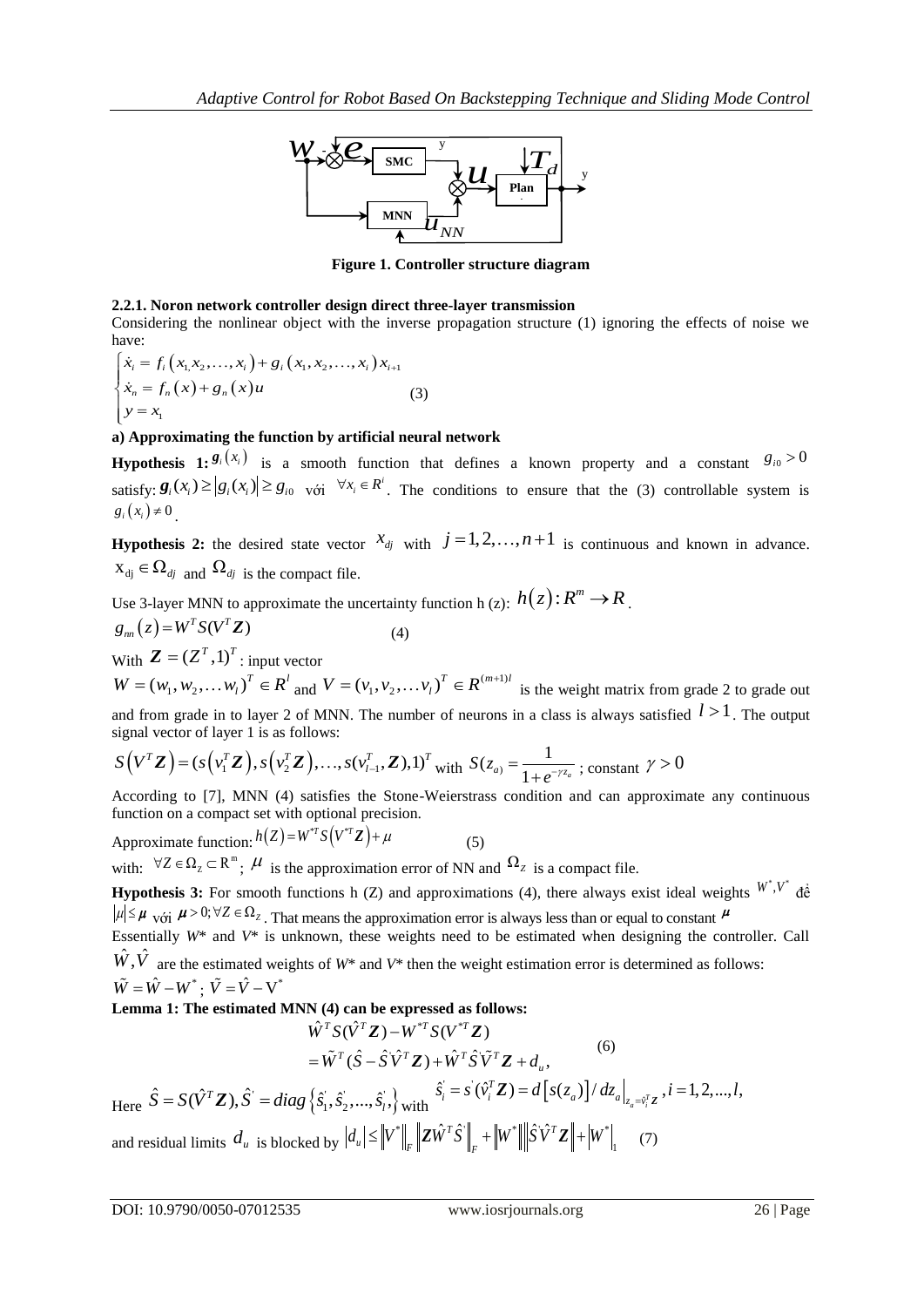Conclusion [7]: Considering closed system including model (3) when  $i = 1$  and controller (9), if amplifier (10) Constant  $\mathcal{E}_1 > 0$  NN weights updated by (11) with:  $\Gamma_{w1} = \Gamma_{w1}^T > 0$ , *we Control for Robot Based On Backstepping Technique*<br>
idering closed system including model (3) when  $i = 1$  and co<br> *(* weights updated by (11) with:  $\Gamma_{w1} = \Gamma_{w1}^T > 0$ ,<br>  $\sigma_{w1}, \sigma_{v1} > 0$ , top condition  $x_1(0), \hat{W}_1$ *Technique and Sliding Mode Control*<br>  $i = 1$  and controller (9), if amplifier (10)<br>  $\hat{W}_1(0)$  is blocked, all signals in a closed Adaptive Control for Robot Based On Backsteppin<br>
lusion [7]: Considering closed system including model (3) wher<br>
tant  $\varepsilon_1 > 0$  NN weights updated by (11) with:  $\Gamma_{w1} = \Gamma_{w1}^T > 0$ ,<br>  $= \Gamma_{v1}^T > 0$ , and  $\sigma_{w1}, \sigma_{v1} > 0$ 

 $\Gamma_{v1} = \Gamma_{v1}^T > 0$ , and  $\sigma_{w1}$ ,  $\sigma_{v1} > 0$ , top condition  $x_1(0)$ ,  $\hat{W}_1(0)$  and  $\hat{W}_1(0)$  is blocked, all signals in a closed system are blocked and vectors  $Z_1$  exist in<br>  $\Omega_{z1} = \left\{ (x_1, y_d, \dot{y}_d) \middle\| z_1(t) \right\}$ 

$$
\Omega_{z1} = \left\{ (x_1, y_d, \dot{y}_d) \middle\| z_1(t) \right\} \n\leq \sqrt{2c_0 e^{-\lambda_1 t} + 2c_1 / \lambda_1}, x_{d2} \in \Omega_{d2} \right\}
$$
\n(8)

with  $c_0, c_1, \lambda_1$  positive determination constant.

function constant.

\n
$$
u_{NN_{1}} = \frac{1}{g_{1}(x_{1})}[-k_{1}(t)z_{1} - \hat{W}_{1}^{T}S_{1}(\hat{V}_{1}^{T}\mathbf{Z}_{1})] \qquad (9)
$$
\n
$$
k_{1}(t) = \frac{1}{\varepsilon_{1}}\left(1 + \int_{0}^{1} \theta g_{1}(\theta z_{1} + y_{d}) d\theta + \left\| \mathbf{Z}_{1} \hat{W}_{1}^{T} \hat{S}_{1} \right\|_{F}^{2} + \left\| \hat{S}_{1} \hat{V}_{1}^{T} \mathbf{Z}_{1} \right\|^{2}\right) \qquad (10)
$$
\n
$$
\left\{ \dot{\hat{W}}_{1} = \Gamma_{wl}[(\hat{S}_{1} - \hat{S}_{1} \hat{V}_{1}^{T} \mathbf{Z}_{1})z_{1} - \sigma_{wl} \hat{W}_{1}] \right\}
$$
\n
$$
\left\{ \dot{\hat{V}} = \Gamma_{vl}[\mathbf{Z}_{1} \hat{W}_{1}^{T} \hat{S}_{1} z_{1} - \sigma_{vl} \hat{V}_{1}] \qquad (11)
$$

# **b) Design of adaptive controller by Backstepping technique**

In the control design for backward nonlinear systems, the model determines the design of Lyapunov control function by backstepping technique to ensure that the global stable closed system is made easily. But when the object has non-functional components, this controller is no longer available. To achieve this, it is necessary to approximate the uncertain functions of the object. In this paper, we use three-layer linear neural network to approximate. Algorithm for designing adaptive controller by artificial neural network based on backstepping technique is done as follows: 2 2 1 *z x*

**Step 1:** Consider (3) when giving  $i = 1$  is mean:  $\dot{x}_1 = f_1(x_1) + g_1(x_1)x_2$ . By watching  $x_2$  As a virtual control input and control, we choose a new bias variable  $z_2 = x_2 - \alpha_1$  voi  $\alpha_1 = u_{NN_1}$  defined in (9) and from the time that control, we choose<br>  $\dot{z}_1 = f_1(x_1) + g_1(x_1)(z_2 + \alpha_2) - \dot{y}_d$ As a virtual<br>1 in (9) and<br> $z_3 = x_3 - \alpha_2$ ,

Choose 1  $L_1 - J O P_1$ 0  $V_{z_1} = \int_0^{z_1} \sigma \beta_1 (\sigma + y_d) d\sigma$  and transformed by [7], we get:  $\dot{V}_{z1} = z_1 \left[ \mathbf{g}_1(x_1)(z_2 + \alpha_1) + h_1(Z_1) \right] \Rightarrow \dot{V}_{z1} = -k_1(t)z_1^2$  $\Rightarrow \dot{V}_{z_1} = -k_1(t)z_1^2 - \psi_1 z_1 + z_1 \mathbf{g}_1(x_1)z_2$  (12)

Step 2: Consider (3) and give 
$$
i = 2
$$
 I have:  $\dot{x}_2 = f_2(x_2) + g_2(x_2)x_3$  (13)

Looking at  $x_3$  as a virtual console, we can design a controller ando head  $\alpha_2$  for (13). Determined  $z_3 = x_3 - \alpha_2$ , we have:

$$
\dot{z}_2 = \dot{x}_2 - \dot{\alpha}_1 = f_2(\mathbf{x}_2) + g_2(\mathbf{x}_2)(z_3 + \alpha_2) - \dot{\alpha}_1 \quad (14)
$$

Choosing:  $V_{s2} = V_{z1} + \int_0^{z_2} \sigma \beta_2(x_1, \sigma + \alpha_1) d\sigma > 0$ *z*  $V_{s2} = V_{z1} + \int_0^{z_2} \sigma \beta_2(\mathbf{x}_1, \sigma + \alpha_1) d\sigma > 0$ 

$$
\Rightarrow \dot{V}_{s2} = \dot{V}_{z1} + z_2 \beta_2 (\mathbf{x}_2) \dot{z}_2 + \int_0^{z_2} \sigma \left[ \frac{\partial \beta_2 (\mathbf{x}_1, \sigma + \alpha_1)}{\partial \mathbf{x}_1} \dot{\mathbf{x}}_1 + \frac{\partial \beta_2 (\mathbf{x}_1, \sigma + \alpha_1)}{\partial \alpha_1} \dot{\alpha}_1 \right] d\sigma
$$
\n(15)

Using (12), (14) we have:

DOI: 10.9790/0050-07012535 www.iosrjournals.org 27 | Page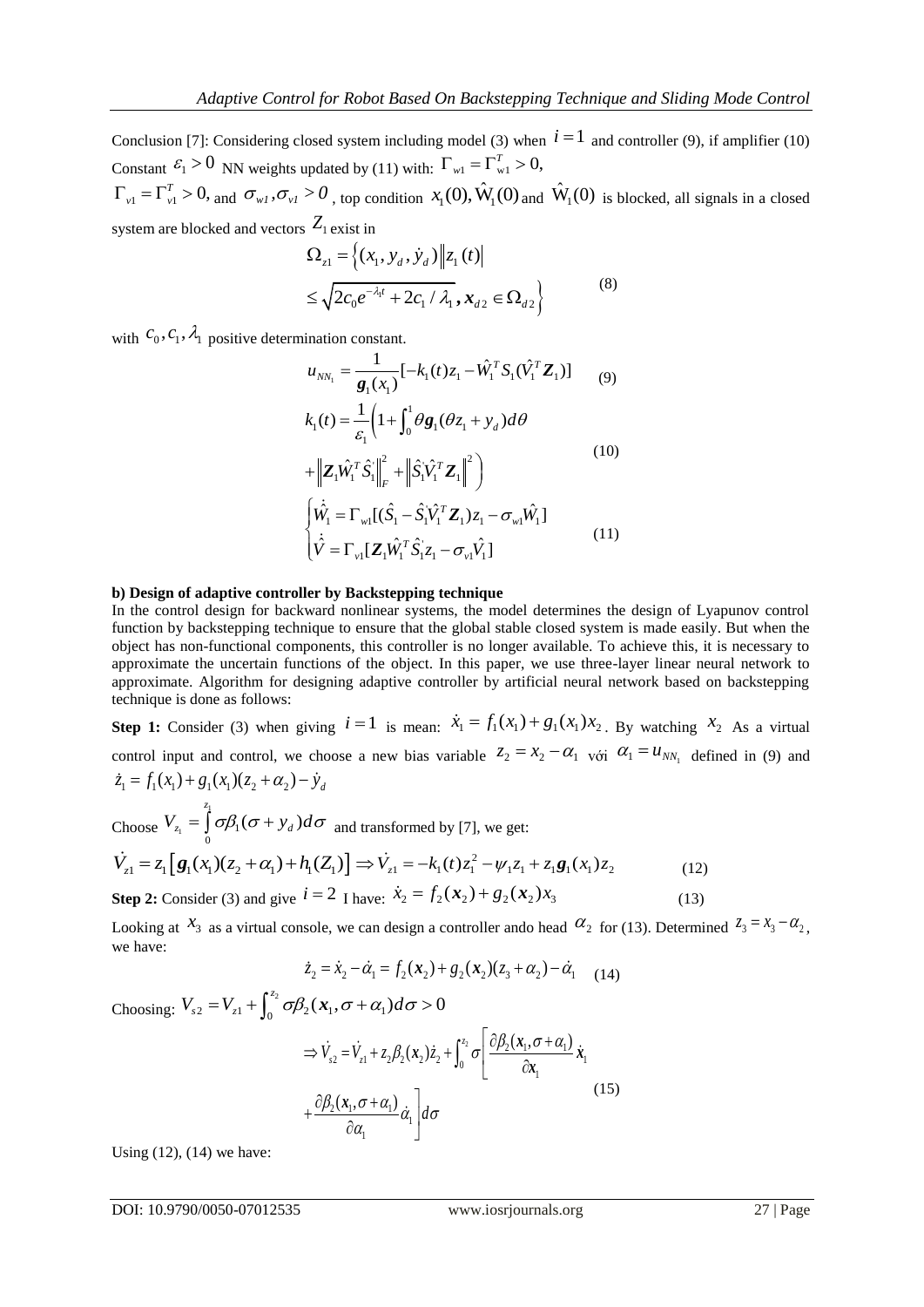$$
\int_0^{z_2} \sigma \frac{\partial \beta_2(x_1, \sigma + \alpha_1)}{\partial \alpha_1} \dot{\alpha}_1 d\sigma = \dot{\alpha}_1 \int_0^{z_2} \sigma \frac{\partial \beta_2(x_1, \sigma + \alpha_1)}{\partial \alpha_1} d\sigma \qquad \dot{\alpha}_1 = \frac{\partial \alpha_1}{\partial x_1} \dot{x}_1 + \omega_1, \omega_1 = \frac{\partial \alpha_1}{\partial x_{d2}} \dot{x}_{d2}
$$
\n(i)  
\n
$$
= \dot{\alpha}_1 \left[ z_2 \beta_2(x_2) - \int_0^{z_2} \beta_2(x_1, \sigma + \alpha_1) d\sigma \right]
$$
\n(iii)  
\n
$$
+ \frac{\partial \alpha_1}{\partial \hat{W}_1} \dot{\hat{W}}_1 + \sum_{\rho=1}^{l_1} \left[ \frac{\partial \alpha_1}{\partial \hat{V}_{1\rho}} \dot{\hat{V}}_{1\rho} \right]
$$
\n(16)

With  $\hat{W}_1$  and  $\hat{V}_{1\rho}$  is defined in (11), we have:

$$
\dot{V}_{s2} = -k_1(t)z_1^2 - \psi_1 z_1 + z_1 \mathbf{g}_1(x_1) z_2 \n+ z_2[\mathbf{g}_2(x_2)(z_3 + \alpha_2) + h_2(Z_2)
$$
\n(17)

Here:

$$
h_2(Z_2) = \beta_2(\mathbf{x}_2) f_2(\mathbf{x}_2) + \frac{\dot{\mathbf{x}}_1}{z_2} \int_0^{z_2} \sigma \frac{\partial \beta_2(\mathbf{x}_1, \sigma + \alpha_1)}{\partial \mathbf{x}_1} d\sigma
$$
  
\n
$$
- \frac{\dot{\alpha}_1}{z_2} \int_0^{z_2} \beta_2(\mathbf{x}_1, \sigma + \alpha_1) d\sigma
$$
  
\n
$$
= \beta_2(\mathbf{x}_2) f_2(\mathbf{x}_2) + \dot{x}_1 z_2 \int_0^1 \theta \frac{\partial \beta_2(\mathbf{x}_1, \theta z_2 + \alpha_1)}{\partial \mathbf{x}_1} d\theta
$$
  
\n
$$
- \dot{\alpha}_1 \int_0^1 \beta_2(\mathbf{x}_1, \theta z_2 + \alpha_1) d\theta
$$

with:  $Z_2 = [\mathbf{x}_2^T, \alpha_1, \partial \alpha_1 / \partial x_1, \alpha_1]^T \in \Omega_{z2} \subset R^5$  $-\alpha_1 \int_0^L \beta_2(\mathbf{x}_1, \theta z_2 + \alpha_1)$ <br>  $Z_2 = [\mathbf{x}_2^T, \alpha_1, \partial \alpha_1 / \partial x_1, \alpha_1]^T \in \Omega_{z2} \subset \mathbb{R}^5.$ Select control function:

$$
\alpha_2 = \frac{1}{g_2(\mathbf{x}_2)} \left[ -g_1(x_1) z_1 - k_2(t) z_2 - \hat{W}_2^T S_2(\hat{V}_2^T \mathbf{Z}_2) \right]
$$
(18)

Here:

$$
k_2(t) = \frac{1}{\varepsilon_2} \left( 1 + \int_0^1 \theta \mathbf{g}_2(x_1, \theta z_2 + \alpha_1) d\theta \right)
$$
  
+ 
$$
\left\| \mathbf{Z}_2^T \hat{\mathbf{W}}_2^T \hat{\mathbf{S}}_2^{\cdot} \right\|_F^2 + \left\| \hat{\mathbf{S}}_2^{\cdot} \hat{\mathbf{V}}_2^T \mathbf{Z}_2^T \right\|^2
$$
 (19)

With constants 
$$
\varepsilon_2 > 0
$$
, and network weights updated by  
\n
$$
\begin{bmatrix}\n\dot{\hat{W}}_2 = \Gamma_{w2} \left[ (\hat{S}_2 - \hat{S}_2^{\dagger} \hat{V}_2^T \mathbf{Z}_2) z_2 - \sigma_{w2} \hat{W}_2 \right] \\
\dot{\hat{V}}_2 = \Gamma_{v2} \left[ (\mathbf{Z}_2 \hat{W}_2^T \hat{S}_2^{\dagger} z_2 - \sigma_{v2} \hat{V}_2 \right]\n\end{bmatrix}
$$
\n(20)

With in:  $\Gamma_{w2} = \Gamma_{w2}^T > 0, \Gamma_{v2} = \Gamma_{v2}^T > 0$  and  $\sigma_{w2}, \sigma_{v2} > 0$ . Through some transformations we have the result:

$$
\dot{V}_{s2} = -\sum_{j=1}^{2} \left[ k_j(t) z_j^2 + \psi_j z_j \right] + z_2 \mathbf{g}_2(\mathbf{x}_2) z_3
$$

**Step k:** The process is done the same for each step:  $k : (3 \le k \le n-1)$ . Consider the system (3) when:<br> $i = k$ ;  $\dot{x}_k = f_k(\mathbf{x}_k) + g_k(\mathbf{x}_k) x_{k+1}$ 

$$
= k; \dot{x}_k = f_k(\boldsymbol{x}_k) + g_k(\boldsymbol{x}_k) x_{k+1}
$$

Choosing Lyapunov function:

g Lyapunov function:<br>  $\alpha_{(k-1)} + \int_0^{z_k} \sigma \beta_k (\mathbf{x}_{k-1}, \sigma + \alpha_{k-1})$ *z* Choosing Lyapunov function:<br>  $V_{sk} = V_{s(k-1)} + \int_0^{z_k} \sigma \beta_k (\mathbf{x}_{k-1}, \sigma + \alpha_{k-1}) d\sigma$ . We can design control functions  $\alpha_k$  and jurisprudence  $\hat{W}_k$  and  $\hat{V}_k$  have similar forms (18), (19), (20).

**Step n**: Consider  $Z_n = X_n - \alpha_{n-1}$  we have:

we have:  
\n
$$
\dot{z}_n = \dot{x}_n - \dot{\alpha}_{n-1} = f_n(x) + g_n(x)u - \dot{\alpha}_{n-1}
$$

DOI: 10.9790/0050-07012535 www.iosrjournals.org 28 | Page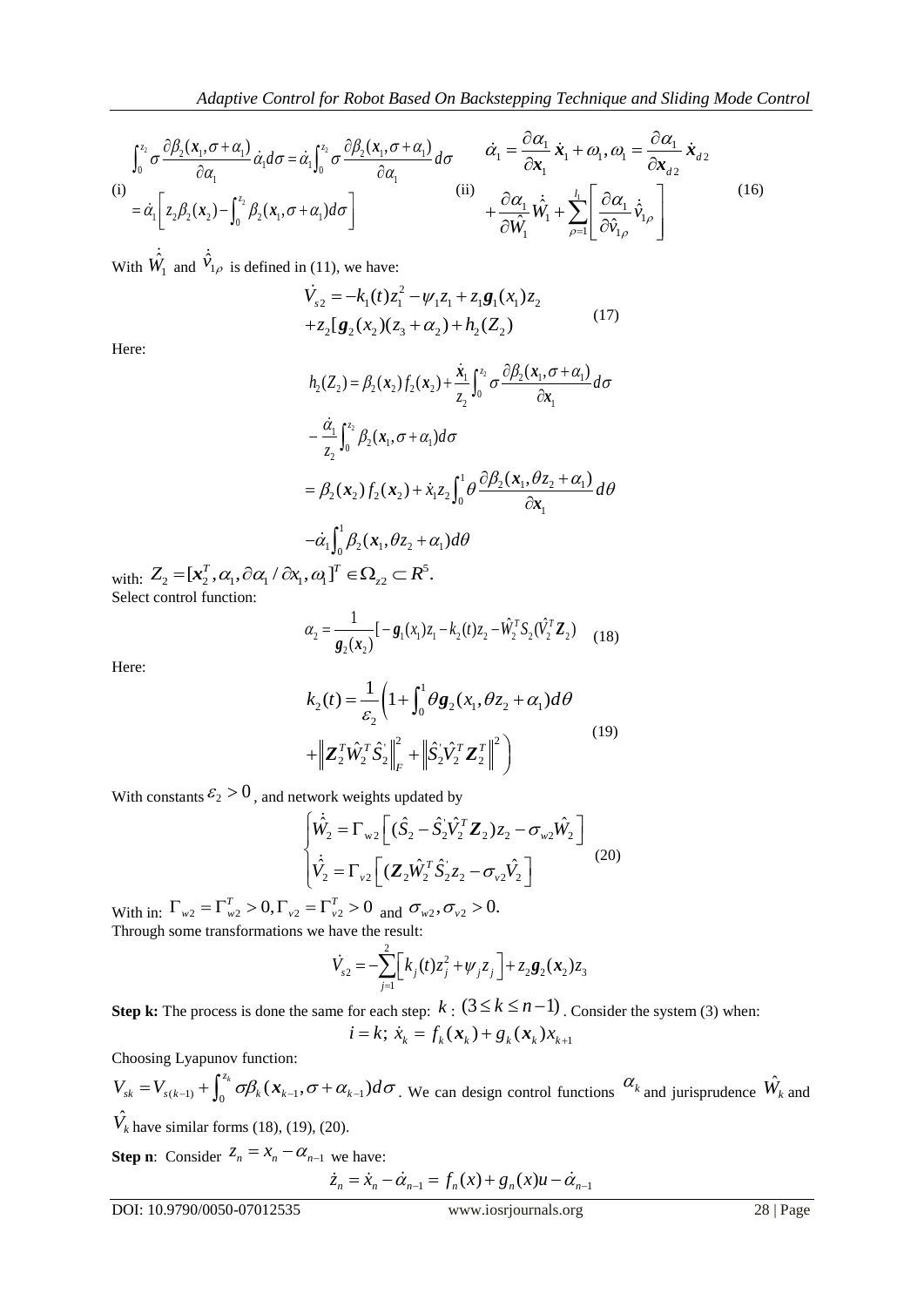Select the function Lyapunov:

$$
V_{sn} = V_{s(n-1)} + \int_0^{z_n} \sigma \beta_n (\mathbf{x}_{n-1}, \sigma + \alpha_{n-1}) d\sigma
$$
 (21)  
\n
$$
\Rightarrow \dot{V}_{sn} = \dot{V}_{s(n-1)} + z_n \beta_n (\mathbf{x}_n) \dot{z}_n
$$
\n
$$
+ \int_0^{z_n} \sigma \left[ \frac{\partial \beta_n (\mathbf{x}_{n-1}, \sigma + \alpha_{n-1})}{\partial x_{n-1}} \dot{\mathbf{x}}_{n-1} + \frac{\partial \beta_n (\mathbf{x}_{n-1}, \sigma + \alpha_{n-1})}{\partial x_{n-1}} \dot{\alpha}_{n-1} \right] d\sigma
$$

Similarly we have:

$$
\dot{\alpha}_{n-1} = \frac{\partial \alpha_{n-1}}{\partial x_j} \dot{x}_j + \omega_{n-1}
$$
\n
$$
= \sum_{j=1}^{n-1} \left\{ \frac{\partial \alpha_{n-1}}{\partial x_j} \left[ f_j(x_j) + g_j(x_j) x_{j+1} \right] \right\} + \omega_{n-1}
$$
\n
$$
\omega_n = \sum_{j=1}^{n-1} \left( \frac{\partial \alpha_{n-1}}{\partial x_j} \dot{x}_j + \frac{\partial \alpha_{n-1}}{\partial x_j} \dot{y}_j \right)
$$

Here

$$
\begin{split} \varpi_{n-1} &= \sum_{j=1}^{n-1} \left( \frac{\partial \alpha_{n-1}}{\partial \hat{\mathbf{x}}_{d(j+1)}} \, \dot{\mathbf{x}}_{d(j+1)} + \frac{\partial \alpha_{n-1}}{\partial \hat{\mathbf{W}}_j} \, \dot{\hat{\mathbf{W}}}_j \\ &+ \sum_{\rho=1}^{l_j} \frac{\partial \alpha_{n-1}}{\partial \hat{\mathbf{v}}_{j,\rho}} \, \dot{\hat{\mathbf{v}}}_{j,\rho} \, \right) \end{split}
$$

with  $\dot{\hat{W}}_j$  and  $\dot{\hat{V}}_{j,\rho}$  for  $j = 1, 2, ..., n-1$  Designed in the previous steps  $n-1$  and we have:<br> $\dot{V}_{sn} = -\sum_{i=1}^{n-1} \left[ k_j(t) z_j^2 + \psi_j z_j \right] + z_{n-1} \mathbf{g}_{n-1}(x_{n-1}) z_n$ 

$$
\dot{V}_{sn} = -\sum_{j=1}^{n-1} \left[ k_j(t) z_j^2 + \psi_j z_j \right] + z_{n-1} \mathbf{g}_{n-1}(x_{n-1}) z_n
$$
\n
$$
+ z_n \left[ \mathbf{g}_n(x) u_{NN} + h_n(Z_n) \right]
$$
\n(22)

Here:

$$
h_n(Z_n) = \beta_n(x_n) f_n(x_n) + z_n \int_0^1 \theta \frac{\partial \beta_n(x_{n-1}, \theta z_n + \alpha_{n-1})}{\partial x_{n-1}} \dot{x}_{n-1} d\theta
$$
  
\n
$$
-\dot{\alpha}_{n-1} \int_0^1 \beta_n(x_{n-1}, \theta z_n + \alpha_{n-1}) d\theta
$$
  
\n
$$
Z_n = \left[ x_n^T, \alpha_{n-1} \frac{\partial \alpha_{n-1}}{\partial x_1}, \frac{\partial \alpha_{n-1}}{\partial x_2}, ..., \frac{\partial \alpha_{n-1}}{\partial x_{n-1}}, \omega_{n-1} \right]^T \in \Omega_{2n} \subset R^{2n+1}
$$

The controller is selected as follows:

$$
u_{NN} = \frac{1}{g_n(x)} \Big[ -g_{n-1}(x_{n-1}) z_{n-1} - k_n(t) z_n - \hat{W}_n^T S_n(\hat{V}_n^T \mathbf{Z}_n) \Big] \tag{23}
$$

with:

$$
k_n(t) = \frac{1}{\varepsilon_n} \left( 1 + \int_0^1 \theta g_n(x_{n-1}, \theta z_n + \alpha_{n-1}) d\theta \right)
$$
  
+  $\left\| \mathbf{Z}_n \hat{W}_n^T \hat{S}_n \right\|_F^2 + \left\| \hat{S}_n \hat{V}_n^T \mathbf{Z}_n \right\|^2$  (24)  
the jurisprudence of the neural network  
 $\left\{ \dot{\hat{W}}_n = \Gamma_1 \quad (25) \quad \hat{S}_n \hat{V}_n^T \mathbf{Z}_n \right\} z_n - \sigma_{wn} \hat{W}_n$   
 $\left\| \dot{\hat{V}}_n = \Gamma_v \quad (26) \quad \hat{S}_n z_n - \sigma_{vn} \hat{V}_n \right\|$   
 $\int_{vn}^T > 0$  and  $\sigma_{wn}, \sigma_{vn} > 0$   
www.iosrjournals.org

Select constants 
$$
\mathcal{E}_n > 0
$$
 and the jurisprudence of the neural network  
\n
$$
\begin{bmatrix}\n\dot{\hat{w}}_n = \Gamma_1 (25) & \hat{S}_n' \hat{V}_n^T \mathbf{Z}_n \hat{z}_n - \sigma_{wn} \hat{w}_n\n\end{bmatrix}
$$
\n
$$
\begin{bmatrix}\n\dot{\hat{V}}_n = \Gamma_v (26) & \hat{S}_n' \hat{z}_n - \sigma_{vn} \hat{V}_n\n\end{bmatrix}
$$
\n
$$
\begin{bmatrix}\n\dot{\hat{V}}_n = \Gamma_v (26) & \hat{S}_n' \hat{z}_n - \sigma_{vn} \hat{V}_n\n\end{bmatrix}
$$

with:  $\Gamma_{wn} = \Gamma_{wn}^T > 0$ ,  $\Gamma_{vn} = \Gamma_{vn}^T > 0$  and

DOI: 10.9790/0050-07012535 www.iosrjournals.org 29 | Page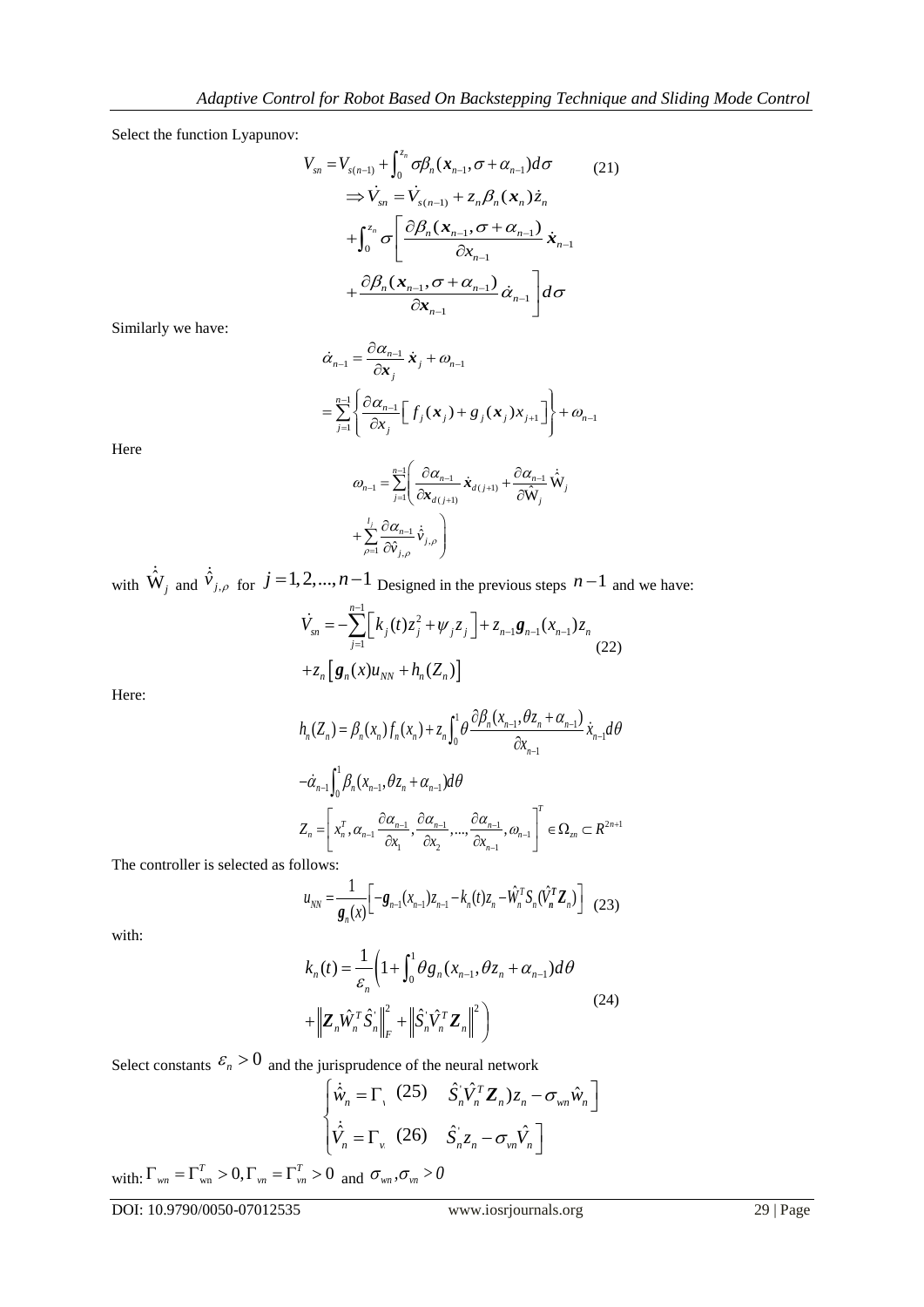# **2.2.2. Design sliding controller**

Consider (1) the slider controller design task is to give  $(T_d)$  noise resistance  $e \to 0$ . Definition of a sliding surface:

$$
S(e) = e + a_1 \frac{de}{dt} + \dots + a_{n-2} \frac{d^{n-2}e}{dt^{n-2}} + a_{n-1} \frac{d^{n-1}e}{dt^{n-1}} \quad (27)
$$
 with  $S(e = 0) = 0$ .

To make sure  $\lim_{t\to\infty} e(t) = 0$  then we have to choose coefficients  $a_i$  of polynomial characteristics

Adaptive Control for Robot Based On Backs<br>
sliding controller<br>
he slider controller design task is to give  $(T_d)$ <br>  $e) = e + a_1 \frac{de}{dt} + \dots + a_{n-2} \frac{d^{n-2}e}{dt^{n-2}} + a_{n-1} \frac{d^{n-1}e}{dt^{n-1}}$  (27<br>  $\lim_{t \to \infty} e(t) = 0$  then we have t orive Control for Rol<br> **ng controller**<br>
lider controller design<br>  $e + a_1 \frac{de}{dt} + \cdots + a_{n-2} \frac{d'}{dt}$ <br>  $e(t) = 0$  then we hav<br>  $\cdots a_{n-2} s^{n-2} + a_{n-1} s^{n-1}$ <br>
k is to identify a contr To make sure  $\lim_{t \to \infty} e(t) = 0$  then we have to<br> $A(s) = 1 + a_1 s + \cdots + a_{n-2} s^{n-2} + a_{n-1} s^{n-1}$ (28) such that (28) is a Hurwitz polynomial. With the slip surface (27), the design task is to identify a control signal  $u_{\text{SMC}}$  so that when there is interference, the system will leave the sliding surface, this control signal will pull the system back to the sliding surface. The design of the slider control signal [8] is based on the Lyapunov function:

$$
V_{SMC}(S) = \frac{1}{2}S^2
$$
 (29)

And the sliding control signal is determined from the condition  
\n
$$
\frac{dV_{SMC}(S)}{dt} = S\dot{S} = -KSsgn(S) < 0; K > 0 \quad (30)
$$

The condition (30) is called the sliding condition.<br>  $\dot{S}(e) = \dot{e} + a_1 \ddot{e} + ... + a_{n-2} e^{0}$ 

the sliding condition.  
\n
$$
\dot{S}(e) = \dot{e} + a_1 \ddot{e} + ... + a_{n-2} e^{(n-1)}
$$

From

$$
S(e) = \dot{e} + a_1 \ddot{e} + ... + a_{n-2} e^{(n-1)}
$$
  
+ 
$$
a_{n-1} (r^{(n)} - (f(x) + g(x)u_{SMC})) = -K \text{sgn}(S)
$$

I have:

$$
u_{SMC} = \frac{K \operatorname{sgn}(S) + D(\dot{e}, \dots, e^{(n-2)}) - a_{n-1} f(x)}{a_{n-1} g(x)}
$$
(31)

With:

$$
u_{\text{SMC}} = \frac{1}{\frac{a_{n-1}g(x)}{a_{n-1}g(x)}} \tag{31}
$$
\n
$$
D(\dot{e}, ..., e^{(n-1)}) = \dot{e} + a_1 \ddot{e} + ... + a_{n-2} e^{(n-1)} + a_{n-1} w^{(n)}
$$

#### **2.2.3. Stability analysis**

Theorem: *Reverse propagation system (1) provided that the observed state variables are directly and blocked, indefinite functions*  $J(x)$  *and smooth uncertainty functions*  $g(x)$  *are blocked, the controller* (2) with called the sliding condition.<br>  $\dot{S}(e) = \dot{e} + a_1 \ddot{e} + ... + a_{n-2} e^{(n-1)}$ <br>  $+ a_{n-1} (r^{(n)} - (f(x) + g(x)u_{SMC})) = -K$ <br>  $u_{SMC} = \frac{K \text{sgn}(S) + D(\dot{e}, ..., e^{(n-2)}) - a_n}{a_{n-1}g(x)}$ <br>  $D(\dot{e}, ..., e^{(n-1)}) = \dot{e} + a_1 \ddot{e} + ... + a_{n-2} e^{(n-1)}$ <br>
sis<br>
sis<br>
pag *g*<sub>n-1</sub>*f*(*x*) (31)<br> *g*<sub>n-1</sub>*w*<sup>(*n*)</sup><br> *g*  $(31)$ <br> *g*  $x^{-1}$  + *a*<sub>n-1</sub>*w*<sup>(*n*)</sup><br> *g* (*x*) are blocked, the controller (2) with<br> *g* (*x*) are blocked, the controller (2) with<br> *g* (*x*) are blocked system is globa *components*  $u_{NN}$  *is defined (23) and*  $u_{SMC}$  *defined in (31) to ensure that the closed system is globally stable and has an adherence error of 0.* Prove

Select function:  $V = V_{NN} + V_{SMC}$ For V to be Lyapunov, the function and function must be Lyapunov.

We see after each design step a positive determination function appears:  
\n
$$
V_{zi} = \int_0^{z_i} \sigma \beta_i (x_{i-1}, \sigma + \alpha_{i-1}) d\sigma, \ i = 2, 3, ..., n \quad (32)
$$

So we choose it as Lyapunov function and this is an important key point of the method. According to Hypothesis 1, we know that:

Now that:  
\n
$$
1 \leq \beta_i (x_{i-1}, \sigma + \alpha_{i-1}) \leq g_1 (x_{i-1}, \sigma + \alpha_{i-1}) / g_{i0}
$$

and the following properties:

(i) 
$$
V_{zi} = z_i^2 \int_0^1 \theta \beta_i (\mathbf{x}_{i-1}, \theta z_i + \alpha_{i-1}) d\theta \ge z_i^2 \int_0^1 \theta d\theta = \frac{z_i^2}{2}
$$
 (33)  
\n
$$
V_{zi} = z_i^2 \int_0^1 \theta \beta_i (\mathbf{x}_{i-1}, \theta z_i + \alpha_{i-1}) d\theta
$$
\n(ii) 
$$
\le \frac{z_i^2}{g_{io}} \int_0^1 \theta \mathbf{g}_i (\mathbf{x}_{i-1}, \theta z_i + \alpha_{i-1}) d\theta
$$
 (34)

**Theorem 2 [7]:** Consider a closed system including a tight backward transmission system (3) satisfying the assumption 1, the controller (23) and the law of updating the weight of NN (25). For the initial condition is blocked.

(i) all signals in the closed loop system are blocked, and vectors  $Z_j$  exist in compact files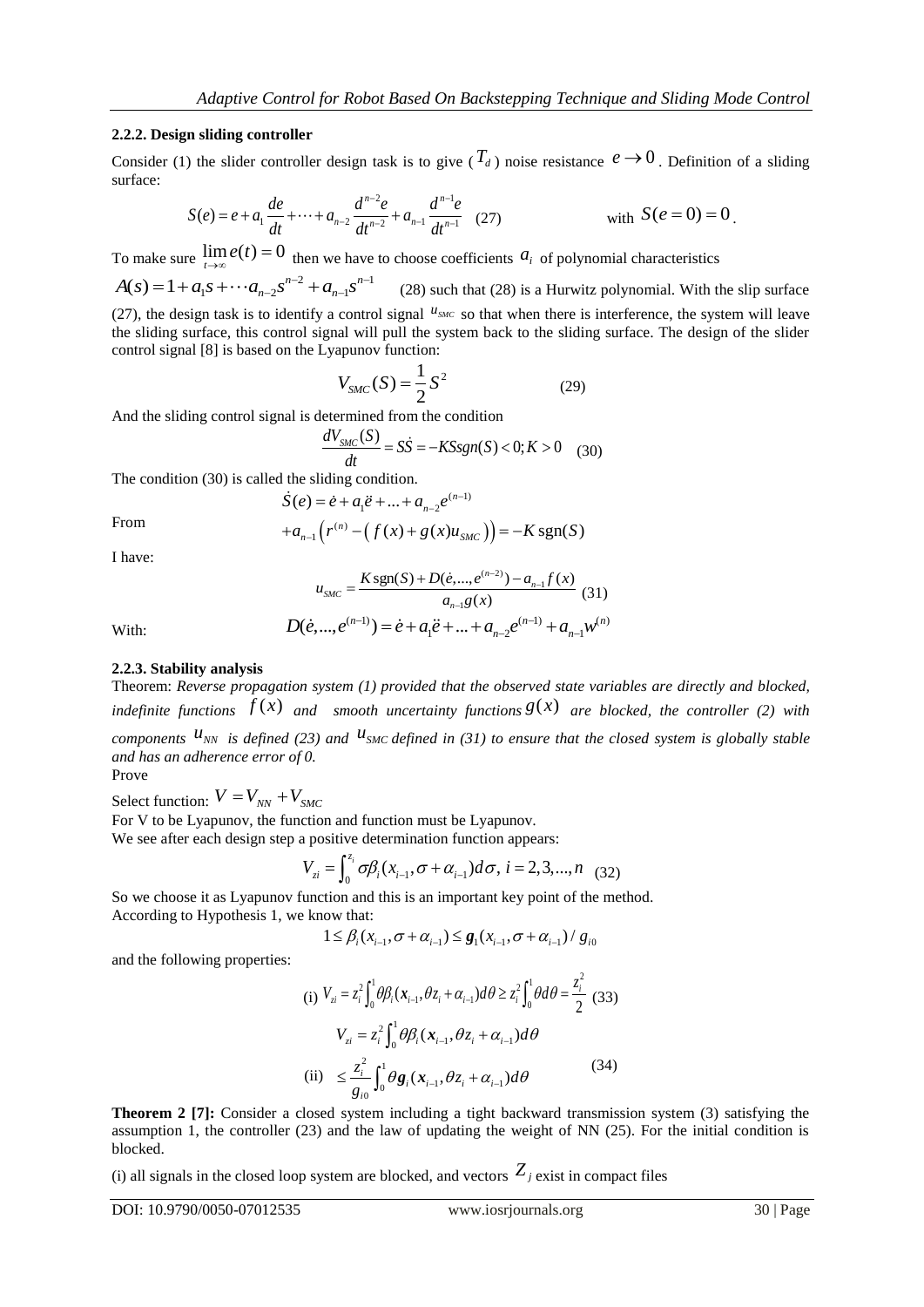$$
\Omega_{zj} = \left\{ Z_j \left| \sum_{i=1}^n z_i^2(t) \le C_0, \sum_{i=1}^n \left\| \tilde{W}_i \right\|^2 \le \frac{C_0}{\lambda_{\min}(\Gamma_v^{-1})} \right\} \right\}
$$
\n
$$
\sum_{i=1}^n \left\| \tilde{V}_i \right\|_F^2 \le \frac{C_0}{\lambda_{\min}(\Gamma_v^{-1})}; \lambda_{d(j+1)} \in \Omega_{d(j+1)} \right\}
$$
\nThe constant  $C_0$  and equality

\n
$$
\lim_{t \to \infty} \frac{1}{t} \int_0^t z_i^2(\tau) d\tau \le \frac{2\varepsilon_j}{1 + g_{j0}} \sum_{i=1}^n c_i \tag{36}
$$
\n
$$
\sum_{i=1}^n z_i^2(t) \le 2V_s(0)e^{-\lambda_s t} + \frac{2}{\lambda_s} \sum_{i=1}^n c_i, \forall t \ge 0 \tag{37}
$$
\n
$$
c_i, V_s(0), \lambda_s \text{ are positive constants.}
$$
\nted function Lyapunov:

\n
$$
V_{NN} = V_s = V_{sn} + \frac{1}{2} \sum_{i=1}^n \left[ \tilde{W}_j^T \Gamma_w^{-1} \tilde{W}_j + tr \left\{ \tilde{V}_j^T \Gamma_w^{-1} \tilde{V}_j \right\} \right]
$$

with the constant  $C_0$  and (ii) inequality

$$
\lim_{t \to \infty} \frac{1}{t} \int_0^t z_i^2(\tau) d\tau \le \frac{2\varepsilon_j}{1 + g_{j0}} \sum_{i=1}^n c_i
$$
\n
$$
\sum_{i=1}^n z_i^2(t) \le 2V_s(0) e^{-\lambda_s t} + \frac{2}{\lambda_s} \sum_{i=1}^n c_i, \forall t \ge 0 \tag{37}
$$

with  $C_i$ ,  $V_s$ (U),  $A_s$  are positive constants. Selected function Lyapunov:

$$
V_{NN} = V_s = V_{sn} + \frac{1}{2} \sum_{j=1}^{n} \left[ \tilde{W}_j^T \Gamma_w^{-1} \tilde{W}_j + tr \left\{ \tilde{V}_j^T \Gamma_w^{-1} \tilde{V}_j \right\} \right]
$$

The final derivative and transformation we have

$$
\dot{V}_s \le -\lambda_s V_s + \sum_{j=1}^n c_j
$$

In that place:

$$
\Omega_{ij} = \left\{ Z_j \left| \sum_{i=1}^{n} \hat{\epsilon}_i^2(t) \leq C_0, \sum_{i=1}^{n} |\hat{W}_i| \right\}^2 \leq \frac{C_0}{\hat{\lambda}_{min}(\Gamma_{ij}^{-1})}
$$
\nwith the constant  $C_0$  and  
\n(i) inequality  
\nwith the constant  $C_0$  and  
\n
$$
\lim_{t \to \infty} \frac{1}{t} \int_0^t \hat{\epsilon}_i^2(t) dt \leq \frac{2C_j}{1+g_{j0}} \sum_{i=1}^n C_i
$$
\n
$$
\sum_{i=1}^n \hat{\epsilon}_i^2(t) \leq 2V_s(0) e^{-\lambda t} + \frac{2}{\lambda_s} \sum_{i=1}^n C_i, \forall t \geq 0 \quad (37)
$$
\nwith  $C_i, V_s(0), \lambda_i$  are positive constants.  
\nSelected function, Lyapunov:  
\n
$$
V_{\text{aw}} = V_s = V_{\text{aw}} + \frac{1}{2} \sum_{j=1}^n \left[ \hat{W}_j^T \Gamma_{ij}^{-1} \hat{W}_j + tr \left\{ \hat{V}_j^T \Gamma_{ij}^{-1} \hat{V}_j \right\} \right]
$$
\nThe final derivative and transformation we have  
\n
$$
\hat{V}_s = -\lambda_s V_s + \sum_{j=1}^n \hat{\epsilon}_j
$$
\nIn that place:  
\n
$$
C_j = \hat{\epsilon}_j \left( \frac{1}{4} ||W_j||_F^2 + ||W_j||_F^2 + ||W_j||_F^2 + ||W_j||_F^2 + ||W_j||_F^2||_F^2 \right)
$$
\n
$$
+ \frac{\sigma_e^2}{2} ||W_j||_F^2 + \frac{\sigma_e^2}{2} ||V_j||_F^2
$$
\n
$$
\lambda_s = \min \left\{ g_{10} / \hat{\epsilon}_1, g_{20} / \hat{\epsilon}_2, \dots, g_{n0} / \hat{\epsilon}_n, g_{n1} / \hat{\epsilon}_n \right\}
$$
\nand I have  
\n
$$
\begin{cases}\nV_s(t) \leq V_s(0) e^{-\lambda_s t} + \frac{1}{\lambda_s} \sum_{j=1}^n C_j; \forall t \geq 0 \\
V_s(t) \geq V_{\text{max}} \left
$$

and I have

$$
\begin{cases} V_s(t) \le V_s(0)e^{-\lambda_s t} + \frac{1}{\lambda_s} \sum_{j=1}^n c_j; \forall t \ge 0\\ V_s(t) \ge V_{sn} = \sum_{j=1}^n V_{sj} \ge \frac{1}{2} \sum_{j=1}^n z_j^2(t) \end{cases}
$$
(38)

This confirms for the initial condition is blocked, all signals  $z_i$ ,  $\hat{W}_i$  and  $\hat{V}_i$ , of a closed system and a set exists  $\Omega_{zi}$  like that  $Z_i \in \Omega_{zi}$  with every moment. Replace the controller (23) and (22) with some of the last transforms we have:

$$
\dot{V}_{sn} = -\sum_{j=1}^{n} \left[ k_j(t) z_j^2 + \psi_j z_j \right]
$$

*dt*

#### **Slide control**

Select function  $\frac{1}{2} S^2 > 0$  $V_{SMC} = \frac{1}{2} S^2 > 0$  (39)  $\frac{dV_{SMC}}{d} = S.\dot{S}$ 

Derivative (38) from time to time is obtained with:

 $= S.\dot{S}$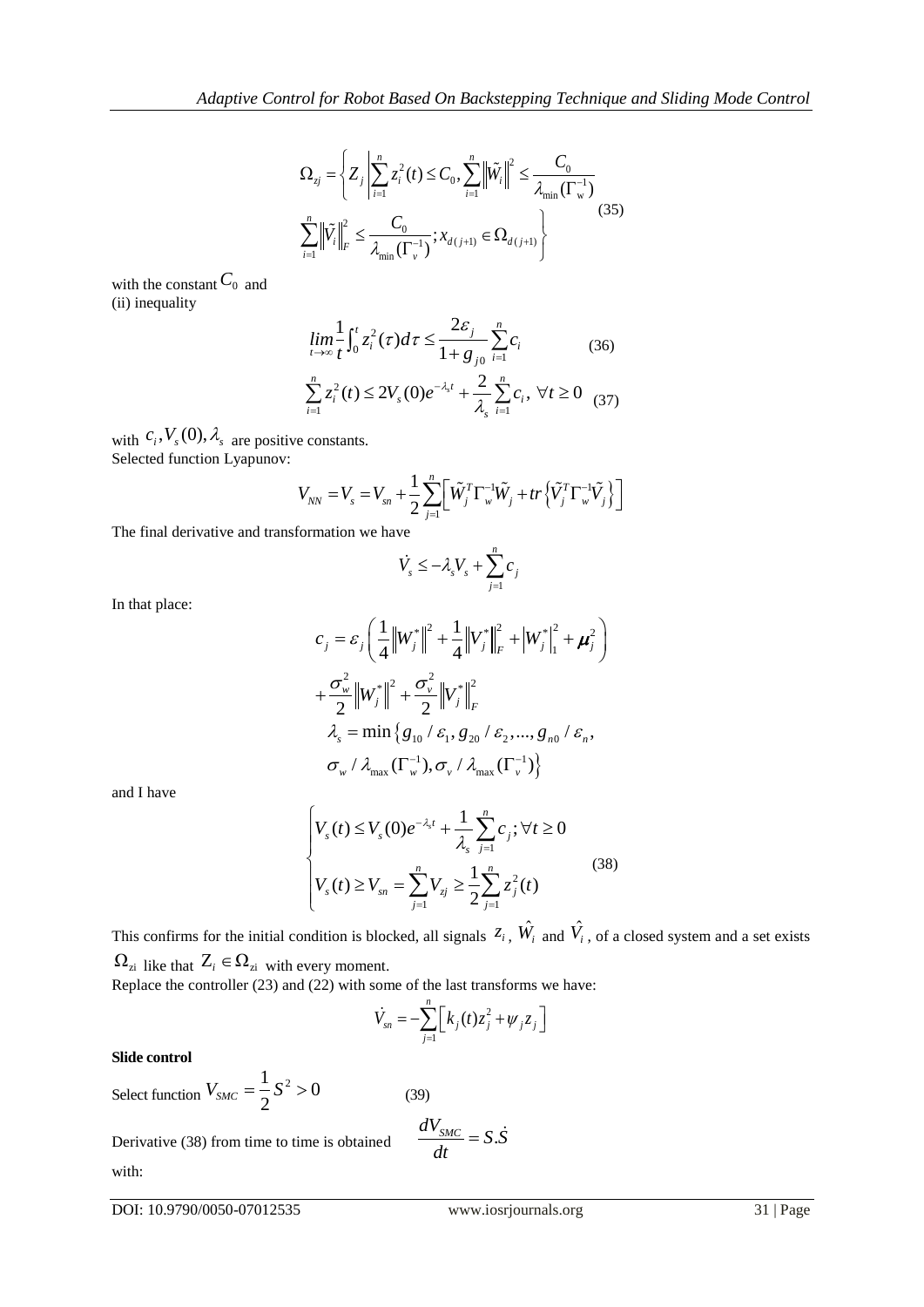$$
\dot{S}(e) = -Ksgn(S) \Rightarrow \dot{V}_{SMC} = -KSsgn(S) \quad (40)
$$

 $S_0$   $K > 0$  is  $\dot{V}_{SMC} = -KS \text{sgn}(S) < 0$ 

If you choose larger, the sliding speed on the slip surface of the deviation *e* more faster.

**Result:**  $V_{NN}$  and function  $V_{SMC}$  are Lyapunov functions so that V is a Lyapunov function.

$$
V = V_{NN} + V_{SMC} > 0 \implies \left\{ \dot{V} = \dot{V}_{NN} + \dot{V}_{SMC} \right\}
$$

 $\dot{V}_{SMC}$  < 0;  $\dot{V}_{NN} \le 0$  and condition (38) so the closed system is globally stable and the error adheres to zero.

#### **III. Application Of Controller For Robot**

In this section, the authors will apply the controller and simulate the applicability of the ando controller to simulate verification on n-degree robots.

#### **3.1. N-level robotic mathematical model**

The dynamic equation of the robot of degrees n degrees of freedom is expressed as follows:<br>  $H(q)\ddot{q} + C(q, \dot{q})\dot{q} + G(q) + F_d\dot{q} + F_r(\dot{q}) + T_d = M$  (41)

$$
H(q)\ddot{q} + C(q, \dot{q})\dot{q} + G(q) + F_d\dot{q} + F_r(\dot{q}) + T_d = M \quad (41)
$$
  
Set:  $A(q, \dot{q}) = C(q, \dot{q})\dot{q} + G(q) + F_d\dot{q} + F_r(\dot{q}) + T_d$ 

So (41) can rewrite:

$$
M(t) = H(q)\ddot{q} + A(q, \dot{q})
$$
\n
$$
\text{with: } H(q) = H_k(q) + H_u(q), \quad A(q, \dot{q}) = A_k(q, \dot{q}) + A_u(q, \dot{q})
$$
\n(42)

with:  $H(q) = H_k(q) + H_u(q)$ ;  $A(q, \dot{q}) = A_k(q, \dot{q}) + A_u$ <br>  $H_k(q); A_k(q, \dot{q}) = C_k(q, \dot{q})\dot{q} + G_k(q) + F_{dk}\dot{q}$  are known components.  $H_k(q); A_k(q, \dot{q}) = C_k(q, \dot{q})\dot{q} + G_k(q) + F_{dk}\dot{q}$  are known components.<br>  $H_u(q); A_u(q, \dot{q}) = C_u(q, \dot{q})\dot{q} + G_u(q) + F_{du}\dot{q} + F_s(\dot{q}) + T_d$  are indeterminate components Therein  $q \in R^n$ ,  $\dot{q}, \ddot{q}$  respectively, angle, speed and acceleration of the matching variables;  $H(q) \in R^{n \times n}$  is *n n**i n* **<b>***i n i n i i i i i i i i i i i i i i i i i i i i i i i i i i i i i*  $H(q)q + C(q,q)q + G(q) + F_d q + F_q$ <br>
Set:  $A(q, \dot{q}) = C(q, \dot{q})\dot{q} + G(q)$ <br>
e:<br>  $M(t) = H(q)\ddot{q} + A(q, \dot{q})$ <br>
with:  $H(q) = H_k(q) + H_u(q)$ ;  $A(q, \dot{q}) = C_k(q, \dot{q})\dot{q} + G_k(q) + F_{dk}\dot{q}$  are known  $C_u(q, \dot{q})\dot{q} + G_u(q) + F_{du}\dot{q} + F_s(\dot{q}) + T_d$  are indetes  $\ddot{$ an inertial, symmetric positive positive matrix;  $C(q, \dot{q})\dot{q} \in R^n$  is a connected and radial moment vector; The dynamic equation of the robot of degrees n degrees of free<br>  $H(q)\ddot{q}+C(q,\dot{q})\dot{q}+G(q)+F_d\dot{q}+F_r$ <br>
Set:  $A(q,\dot{q})=C(q,\dot{q})\dot{q}+G(q)+F_d\dot{q}+F_r$ <br>
So (41) can rewrite:<br>  $M(t) = H(q)\ddot{q}+A(q,\dot{q})$ <br>
with:  $H(q) = H_k(q) + H_u(q)$ ,  $A(q,$ <br> is the gravity vector;  $F_d \in R^{n \times n}$  is a diagonal matrix of viscous friction coefficient;  $F_r(\dot{q}) \in R^n$  is *n n degrees n* degrees of freedom is expressed as follows:<br> *n*) $q\ddot{q} + C(q, \dot{q})\dot{q} + G(q) + F_d\dot{q} + F_r(\dot{q}) + T_d = M$  (41)<br> *i*.  $A(q, \dot{q}) = C(q, \dot{q})\dot{q} + G(q) + F_d\dot{q} + F_r(\dot{q}) + T_d$ <br> *i*.  $H(q) = H_q(q)\ddot{q} + A(q, \dot{q})$  (42)<br> *n*: the dry friction coefficient;  $I_d \in K$  is noise. *H*(*a*) $\ddot{q}$  *i*  $\in$  *C*(*a*, *a*) $\dot{q}$  *i*  $\in$  *C*(*a*) *i*  $\in$  *F*<sub>*d*</sub><sup> $d$ </sup> *i F*<sub>*f*</sub> $\dot{q}$  *i F*<sub>*f*</sub> $\dot{q}$  *i F*<sub>*f*</sub> $\dot{q}$  *i F*<sub>*f*</sub> $\dot{q}$  *i T*<sub>*d*</sub> *i H*<sub>*d*</sub> *i A*(*a*, *a*) (42) with speed and acceleration of the matching variables;  $H(q) \in H$ <br>
natrix;  $C(q, \dot{q})\dot{q} \in R^n$  is a connected and radial moment<br>
<sup>*sn*</sup> is a diagonal matrix of viscous friction coefficient;  $F_r(\dot{q}) \in$ <br> **se.**<br>  $M = (\tau_1, \tau_2, ..., \tau_n)$ (*i*)  $\dot{q}$  ) $\dot{q} \in R^n$  is a connected and radial moment vectorial matrix of viscous friction coefficient;  $F_r(\dot{q}) \in R^n$ <br>  $\ldots$ ,  $\tau_n$ );  $\underline{u} = (u_{11}, u_{12}, ..., u_{n1}, u_{n2})$ <br>
(43)<br>
eneral model as follows:<br>  $g_{ij}(\underline{x}) = 1$ ,

Set state variables:  
\n
$$
\dot{X} = (\dot{X}_1, ..., \dot{X}_n)^T = (\dot{x}_{11}, \dot{x}_{12}, ..., \dot{x}_{n1}, \dot{x}_{n2})^T
$$
\n
$$
M = (\tau_1, \tau_2, ..., \tau_n), \underline{u} = (u_{11}, u_{12}, ..., u_{n1}, u_{n2})
$$
\n
$$
= (\dot{q}_{11}, \dot{q}_{12}, ..., \dot{q}_{n1}, \dot{q}_{n2})^T
$$

From (42) I have:  $\ddot{q} = H^{-1}(M - A(q, \dot{q}))$  (43) If we consider cross-linking as uncertainty, we have a general model as follows:

 $\dot{X} = f_{ij}(\underline{x}) + g_{ij}(\underline{x})u_{ij}$ ;  $i = 1 \div n$ ;  $j = 1 \div 2$  (44) In the place:  $J_{ij}(\underline{x}) = 0$  and  $u_{ij} = x_{i2}$  at  $J = 1, \forall i$ ; x,  $q$ ,  $q$ ,  $q$  respectively, angle, speed and acceleration if  $f$ ,  $q$ ,  $q$ ,  $q$  is a time positive matrix;  $C(q, \dot{q})\dot{q} \in \mathbb{R}^{n}$ <br>
s the gravity vector;  $F_d \in \mathbb{R}^{n \times n}$  is a diagonal matrix of n coefficient;  $T_d$ *i* we positive matrix;  $C(q, \dot{q})\dot{q} \in R^n$  is a connected and rator;  $F_d \in R^{n \times n}$  is a diagonal matrix of viscous friction coefficient  $\in R^n$  is noise.<br>  $\dots, \dot{x}_{n1}, \dot{x}_{n2}$   $\big)^T$   $M = (\tau_1, \tau_2, ..., \tau_n)$ ;  $\underline{u} = (u_{11}, u_{12},$  $f_{ij}(\underline{x}) = H(q)^{-1} \cdot C(q, \dot{q}) \dot{q}$  and  $\underline{u}_{ij} = H(q)^{-1} \cdot M$  at *j*  $q \in K$  is a connected and radial moment vector;<br>al matrix of viscous friction coefficient;  $F_r(\dot{q}) \in R^n$  is<br>...,  $\tau_n$ );  $\underline{u} = (u_{11}, u_{12}, ..., u_{n1}, u_{n2})$ <br>43)<br>areal model as follows:<br> $\tau_j(\underline{x}) = 1$ ,  $\forall i, j$ <br> $j = 2, \forall i$ So (44) is rewritten:  $(0, f_{12}(\underline{x}), 0, f_{22}(\underline{x}), ..., 0, f_{n2}(\underline{x}))$  $f_{12}(\underline{x}), 0, f_{22}(\underline{x}), ..., 0, f_{n2}$ 4) is rewritten:<br>0,  $f_{12}(\underline{x})$ , 0,  $f_{22}(\underline{x})$ ,..., 0,  $f_{n2}(\underline{x})$  $(x_1, u_{12}, x_{22}, u_{22},..., x_{n2},$ <br> $(x_{12}, u_{12}, x_{22}, u_{22},..., x_{n2},$  $T_{n2}(\underline{x})^T$ So (44) is rewritten:<br> $\dot{X} = (0, f_{12}(\underline{x}), 0, f_{22}(\underline{x}), ..., 0, f_{n2}(\underline{x}))$  $g_j = (0, f_{12}(\underline{x}), 0, f_{22}(\underline{x}), ..., 0,$ <br>  $g_{ij}.(x_{12}, u_{12}, x_{22}, u_{22}, ..., x_{n2}, u_{n2})$ Ÿ (45) *f*  $q_{n2}$  *i*  $\hat{q}_{n1}$ ,  $x_{11}$ ,  $x_{n2}$ ,  $\ldots$ ,  $x_{n1}$ ,  $x_{n2}$  *M* = ( $\tau_1$ ,  $\tau_2$ , ...,  $\tau_n$ )<br> *i*,  $\ddot{q} = H^{-1}(M - A(q, \dot{q}))$  (43)<br> *i* oss-linking as uncertainty, we have a general mean  $f(x)u_{ij}$ ,  $i = 1 \div n$ ;  $j =$ *g*  $M = (\tau_1, \tau_2, ..., \tau_n); \underline{u} = (u_{11}, u_{12}, ...$ <br>  $(A(q, \dot{q}))$  (43)<br>
certainty, we have a general model as follows:<br>  $j = 1 \div 2$  (44)<br>  $= x_{i2 \text{ at } j = 1, \forall i; g_{ij}(\underline{x}) = 1, \forall i, j$ <br>  $\underline{u}_{ij} = H(q)^{-1} \cdot M$  at  $j = 2, \forall i$ <br> *i*<br> *g*  $(\underline{x}_i, \underline{\theta$ 

$$
+g_{ij}.(x_{12},u_{12},x_{22},u_{22},...,x_{n2},u_{n2})^T
$$

With functions  $J_{i2}(\underline{x}_i, \underline{\theta}_i)$  and

 $i = 1, 2, \dots, n$ ;  $j = 1, 2$  are indeterminate functions because they contain an infinite parameter vector of each match  $\theta_i$ , We can show the model (45) through n tightly propagated models as follows:<br> $\int \dot{x}_{i1} = x_{i2}$ 

$$
\begin{cases} \dot{x}_{i1} = x_{i2} \\ \dot{x}_{i2} = f(\underline{x}_i, \underline{\theta}_i) + g_{i2}(\underline{x}_i, \underline{\theta}_i)u_i + d(t) \end{cases} (46)
$$

 $i = 1, 2, \dots, n; \ g_{i1} = 0.$ 

 $I(q) \in R^{n \times n}$  is<br>noment vector;<br> $F_r(\dot{q}) \in R^n$  is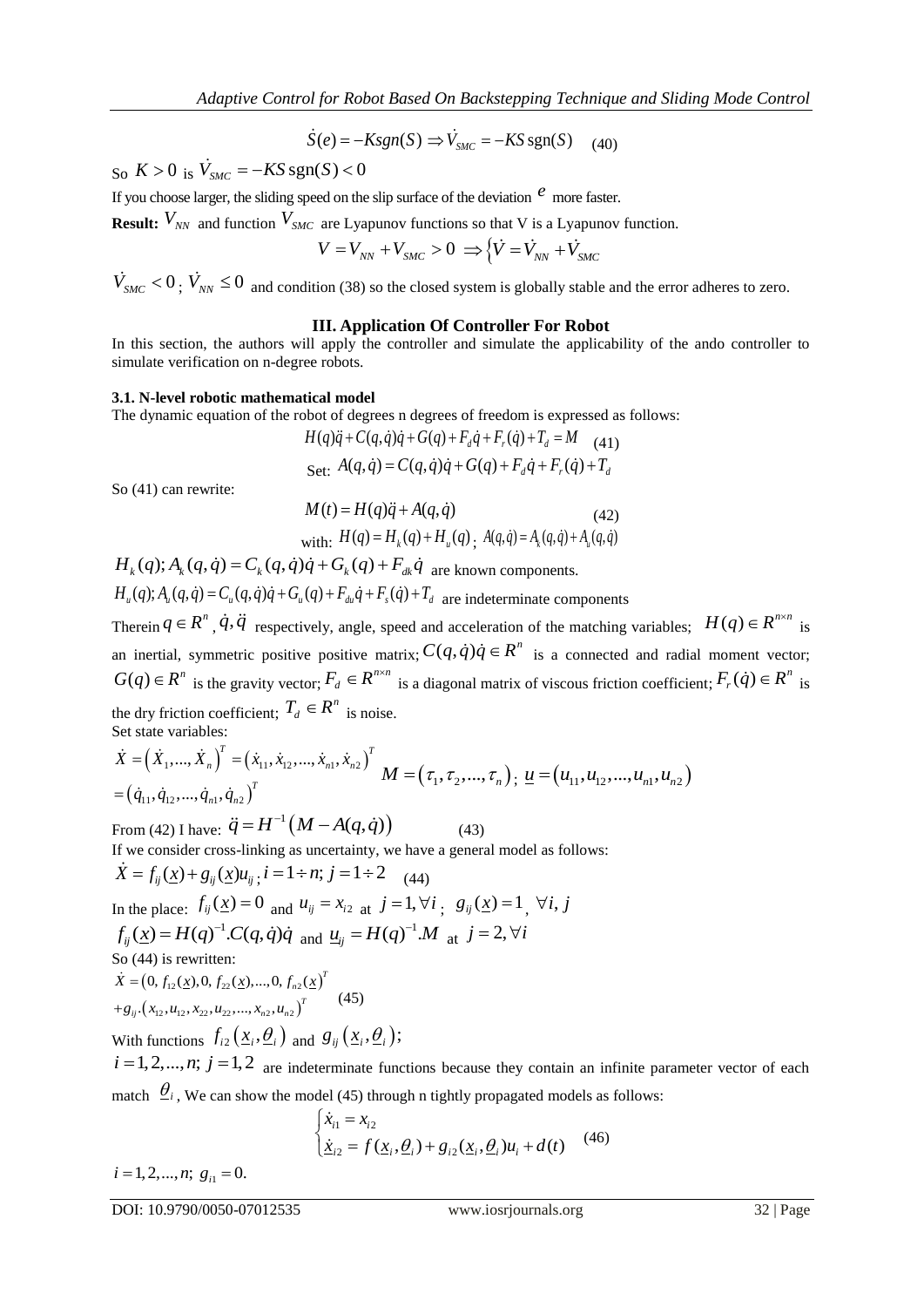The robot model presented in (46) allows the use of a controller design based on the Lyapunov control function adapted by Backstepping and artificial neural networks to approximate the uncertainty function associated with the controller. controls sliding to resist interference.

# **3.2 Verification simulation on 2 DOF robots**

# **3.2.1. Simulation parameters**

In this section, the study simulates the separate and concurrent effects of the noron network controller and the sliding control.

- Robot model: Consider Planar 2 DOF robot as Figure 2:

The change  $\ddot{q}_1$  in tight backward transmission is as follows:



**Figure 2.** Flat robot structure 2 DOF

$$
\begin{cases}\n\dot{x}_{11} = x_{12} \\
\dot{x}_{12} = f_{12}(x_{11}, x_{12}) + g_{12}(x_{11}, x_{12})u_{12} \\
q_1 = x_{11} \\
\text{with: } \begin{cases}\nf_{12}(x_{11}, x_{12}) = k(-h_{22}a_1 + h_{12}a_2) \\
g_{12}(x_{11}, x_{12}) = 1 \\
u_{12} = k(h_{22}\tau_1 - h_{12}\tau_2)\n\end{cases}\n\end{cases} (47)
$$

Similarly with  $\ddot{q}_2$  I have:

$$
\begin{cases}\n\dot{x}_{12} = f_{12}(x_{11}, x_{12}) + g_{12}(x_{11}, x_{12})u_{12} & (47) \\
q_1 = x_{11} & \int_{B_{12}} (x_{11}, x_{12}) = k(-h_{22}a_1 + h_{22}) \\
\text{with: } \begin{cases}\n f_{12}(x_{11}, x_{12}) = k(-h_{22}a_1 + h_{22}) \\
 g_{12}(x_{11}, x_{12}) = 1\n\end{cases}\n\end{cases}
$$
\nSimilarly with  $\ddot{q}_2$  I have:  
\n
$$
\begin{cases}\n\dot{x}_{21} = x_{22} & \int_{\dot{x}_{22}} = f_{22}(x_{21}, x_{22}) + g_{22}(x_{21}, x_{22})u_{22} & (48) \\
 q_2 = x_{21} & \int_{B_{22}} (x_{21}, x_{22}) = 1\n\end{cases}
$$
\nWith: 
$$
\begin{cases}\n f_{22}(x_{21}, x_{22}) = k(h_{21}a_1 - h_{11}a_2) & \int_{B_{22}} (x_{21}, x_{22}) = 1 \\
 u_{22} = k(-h_{21}a_1 + h_{11}a_2)\n\end{cases}
$$
\n
$$
\text{Stitch 1: weight } m_1 = 5kg \text{, length } l_1 = 0.45m
$$
\n
$$
\text{Stitch 2: weight } m_2 = 3kg \text{, length } l_2 = 0.35m
$$
\n
$$
\text{Two match variables: } \theta_1, \theta_2
$$
\n
$$
B_1 = -z_1 - k_2(t)z_2 - W_1^T S_2 (V_2^T Z_2) \qquad (49)
$$

Stitch 1: weight  $M_1 = 3Kg$ , length  $l_1 = 0.43m$ Stitch 2: weight  $m_2 = 3Kg$ , length  $l_2 = 0.33m$  $[q_1 = x_{11}$ <br>
with:  $\begin{cases} f_{12}(x_{11}, x_{12}) = k(-h_{22}a_1 + h_{11}) \\ g_{12}(x_{11}, x_{12}) = 1 \end{cases}$ <br>
2 I have:<br>  $\begin{cases} \dot{x}_{21} = x_{22} \\ \dot{x}_{22} = f_{22}(x_{21}, x_{22}) + g_{22}(x_{21}, x_{22})u_2 \end{cases}$ <br>  $q_2 = x_{21}$ <br>
With:  $\begin{cases} f_{22}(x_{21}, x_{22}) = k(h_{21}a_1 - h_{11}$ Two match variables:  $\theta_1$ ,  $\theta_2$ *- Select controller:*  $u_{NN} = -z_1 - k_2(t)z_2 - W_2^T S_2 (V_2^T \mathbf{Z}_2)$  (49) With  $z_1 = x_1 - y_d$ ,  $z_2 = x_2 - \alpha_1$  and  $Z_2\left[x_1, x_2, \alpha_1, \frac{\partial \alpha_1}{\partial \alpha_2}, \omega_1\right]$  $Z_2\Bigg[\,x_{\!\scriptscriptstyle 1}, x_{\!\scriptscriptstyle 2}, \alpha_{\!\scriptscriptstyle 1}, \frac{\partial \alpha_{\!\scriptscriptstyle 1}}{\partial \alpha_{\!\scriptscriptstyle 2}} , \omega_{\!\scriptscriptstyle 1}, 1\,\Bigg]^T$  $\begin{bmatrix} 0 & \cdots & \cdots & 0 \\ 0 & \cdots & \cdots & 0 \end{bmatrix}^T$  $\left[ x_1, x_2, \alpha_1, \frac{\partial \alpha_1}{\partial \alpha_2}, \omega_1, 1 \right]$ with:  $\alpha_1 = -k(t)z_1 - \hat{W}_1^T S_1(\hat{V}_1^T \mathbf{Z}_1)$ ;  $Z_1 = [x_1, y_d, y_d, 1]^T$  $\dot{p}_1 = \frac{\partial \alpha_1}{\partial y_d} \dot{y}_d + \frac{\partial \alpha_1}{\partial \dot{y}_d} \ddot{y}_d + \frac{\partial \alpha_1}{\partial \hat{W}_1} \dot{\hat{W}}_1 + \sum_{\rho=1}^{l_1} \left[ \frac{\partial \alpha_1}{\partial \hat{v}_{1\rho}} \dot{\hat{v}}_1 \right]$  $\hat{V}_1 + \sum \left| \frac{C \alpha_1}{\sigma^2} \right| \hat{V}$  $\hat{V}$ ,  $\left|\left|\left|\frac{\partial V}{\partial x}\right|\right| \right| \partial \hat{V}$  $\ddot{y}_d + \frac{\partial \alpha_1}{\partial \dot{y}} \ddot{y}_d + \frac{\partial \alpha_1}{\partial \hat{w}} \dot{W}_1 + \sum$  $\frac{\partial}{\partial d}$  y<sub>d</sub> +  $\frac{\partial}{\partial \dot{y}_d}$  $\dot{y}_d + \frac{\partial \alpha_1}{\partial \dot{y}} \ddot{y}_d + \frac{\partial \alpha_1}{\partial \dot{W}} \dot{\hat{W}}_1 + \sum^{\ell_1} \left[ \frac{\partial \alpha_1}{\partial \hat{y}} \dot{\hat{y}}_1 \right]$  $\frac{\alpha_1}{y_d} \dot{y}_d + \frac{\partial \alpha_1}{\partial \dot{y}_d} \ddot{y}_d + \frac{\partial \alpha_1}{\partial \hat{W}_1} \dot{\hat{W}}_1 + \sum_{\rho=1}^{l_1} \left[ \frac{\partial \mathcal{C}}{\partial \hat{V}_1} \right]$  $\frac{\sum_{\rho=1}^{n}}{\partial \hat{v}_{1\rho}}$  $Z_1 = [x_1, y_d, y_d, 1]$ <br>  $\omega_1 = \frac{\partial \alpha_1}{\partial y} \dot{y}_1 + \frac{\partial \alpha_1}{\partial y} \ddot{y}_1 + \frac{\partial \alpha_1}{\partial y} \dot{y}_1 + \sum_{i=1}^{l_1} \left[ \frac{\partial \alpha_1}{\partial y} \dot{y}_i \right]$  $=$  $\begin{split} &\big[\mathbf{x_{1}},\mathbf{y_{d}},\mathbf{y_{d}},\mathbf{l}\big]\ &\frac{\partial\alpha_{1}}{\partial\mathbf{y_{d}}+\frac{\partial\alpha_{1}}{\partial\mathbf{y_{d}}}\ddot{\mathbf{y}}_{1}}+\frac{\partial\alpha_{1}}{\partial\mathbf{y_{d}}}\dot{\mathbf{w}}_{1}}+\sum_{i=1}^{l_{1}}\bigg[\frac{\partial\alpha_{1}}{\partial\mathbf{y_{i}}}\dot{\mathbf{y}}_{i}\bigg]\ \end{split}$ = $\frac{\partial \alpha_1}{\partial y_d} \dot{y}_d + \frac{\partial \alpha_1}{\partial \dot{y}_d} \ddot{y}_d + \frac{\partial \alpha_1}{\partial \hat{W}_1} \dot{\hat{W}}_1 + \sum_{\rho=1}^{l_1} \left[ \frac{\partial \alpha_1}{\partial \hat{v}_{1\rho}} \dot{\hat{v}}_{1\rho} \right]$  $\dot{y}_d + \frac{\partial \alpha_1}{\partial \dot{y}_d} \ddot{y}_d + \frac{\partial \alpha_1}{\partial \hat{W}_1} \dot{\hat{W}}_1 + \sum_{\rho=1}^{l_1} \left[ \frac{\partial \alpha_1}{\partial \hat{V}_{1,\rho}} \dot{\hat{V}}_1 \right]$  $\partial y_d \stackrel{\circ}{=} \frac{\partial y_d}{=} \frac{\partial W_1}{=} \frac{\partial W_1}{=} \frac{\partial \hat{V}_{1\rho}}{=} \left[ \frac{\partial \hat{V}_{1\rho}}{=} (t) \right]$ <br>  $\mathcal{L} = \frac{1}{\varepsilon} \left( \frac{3}{2} + \left\| \mathbf{Z}_j \hat{W}_j^T \hat{S}_j \right\|_F^2 + \left\| \hat{S}_j \hat{V}_j^T \mathbf{Z}_j \right\|^2 \right); j = 1, 2$  $k_j(t) = \frac{1}{\varepsilon_j} \left( \frac{3}{2} + \left\| \mathbf{Z}_j \hat{W}_j^T \hat{S}_j \right\|_F^2 + \left\| \hat{S}_j \hat{V}_j^T \mathbf{Z}_j \right\|^2 \right); j$  $\partial y_d$   $\partial y_d$   $\partial y_d$   $\partial W_1$   $\partial W_1$   $\partial W_2$   $\partial \hat{v}_{1\rho}$   $\partial \hat{v}_{1\rho}$   $\partial \hat{v}_{1\rho}$   $\partial \hat{v}_{1\rho}$   $\partial \hat{v}_{1\rho}$   $\partial \hat{v}_{1\rho}$   $\partial \hat{v}_{1\rho}$   $\partial \hat{v}_{1\rho}$   $\partial \hat{v}_{1\rho}$   $\partial \hat{v}_{1\rho}$   $\partial \hat{v}_{1\rho}$   $\partial \hat{v}_{1\rho}$   $\partial \hat{v}_{$ 

the corresponding weights  $\hat{W}_1$ ,  $\hat{V}_1$ ,  $\hat{W}_2$ ,  $\hat{V}_2$  be updated according to the expression (11), (25). Choose the coefficients: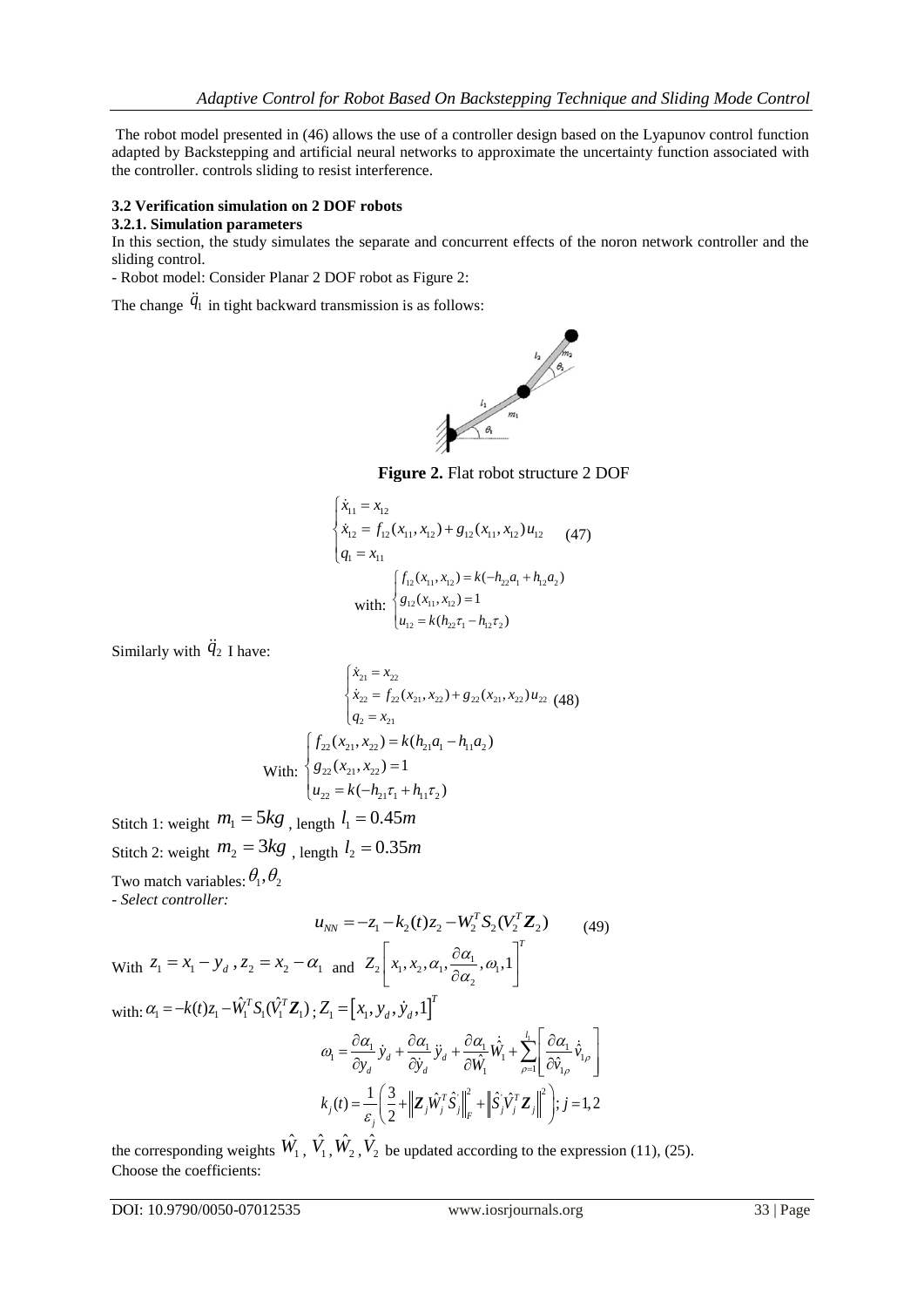Adaptive Control for Robot Based On Backstepping Technique and Sliding Mode Control  
\n
$$
\gamma = 3.0; \varepsilon_1 = 1.0; \varepsilon_2 = 5.0;
$$
  
\n
$$
\sigma_{w_1} = \sigma_{w_2} = 1 \times 10^{-2}; \sigma_{v_1} = 1 \times 10^{-4}; \sigma_{v_2} = 1 \times 10^{-3} \Gamma_{w_1} = \Gamma_{w_2} = diag\{1.0\};
$$
\n
$$
\Gamma_{v_1} = \Gamma_{v_2} = diag\{10.0\};
$$
\nThe initial weights:  $\hat{W}_1(0) = 0.0$ ,  $\hat{W}_2(0) = 0.0$ ,  $\hat{V}_1(0)$ ,  $\hat{V}_2(0)$ ; take randomized  $u_{\text{SMC}} = \begin{bmatrix} u_1 \\ u_2 \end{bmatrix}$  and  
\n
$$
\begin{cases} u_1 = \text{sgn}(s_1(e_1)) + k_1 \dot{w}_1 + \ddot{w}_1 - k_1 x_{12} - f_{12} \\ u_1 = \text{sgn}(s_1(e_1)) + k_1 \dot{w}_1 + \ddot{w}_1 - k_1 x_{12} - f_{12} \end{cases}
$$

The initial weights: 
$$
W_1(\sigma) = 0.0
$$
,  $W_2(\sigma) = 0.0$ ,  $\sqrt{2}$   
\n
$$
\begin{cases}\n u_1 = \text{sgn}(s_1(e_1)) + k_1 \dot{w}_1 + \ddot{w}_1 - k_1 x_{12} - f_{12} \\
 u_2 = \text{sgn}(s_2(e_2)) + k_2 \dot{w}_2 + \ddot{w}_2 - k_2 x_{22} - f_{22}\n\end{cases}
$$
\n(50)

# **3.2.2. Simulation results**

**Case 1:** The effect of a NN controller without an SMC controller is shown in Figure 3:



**Figure 3**. Response result when there is only NN controller (without SMC controller)

**Case 2:** The impact of a SMC controller without a NN controller is shown in Figure 4:



**Figure 4.** Response result when there is only SMC controller (without NN controller)

**Case 3:** The impact of both NN and SMC controllers is shown in Figure 5, Figure 6:



Figure 5. Response results when both NN controllers and SMC controllers are involved (qd = step)



**Figure 6.** Response results when both NN controllers and SMC controllers are involved (qd = sin)